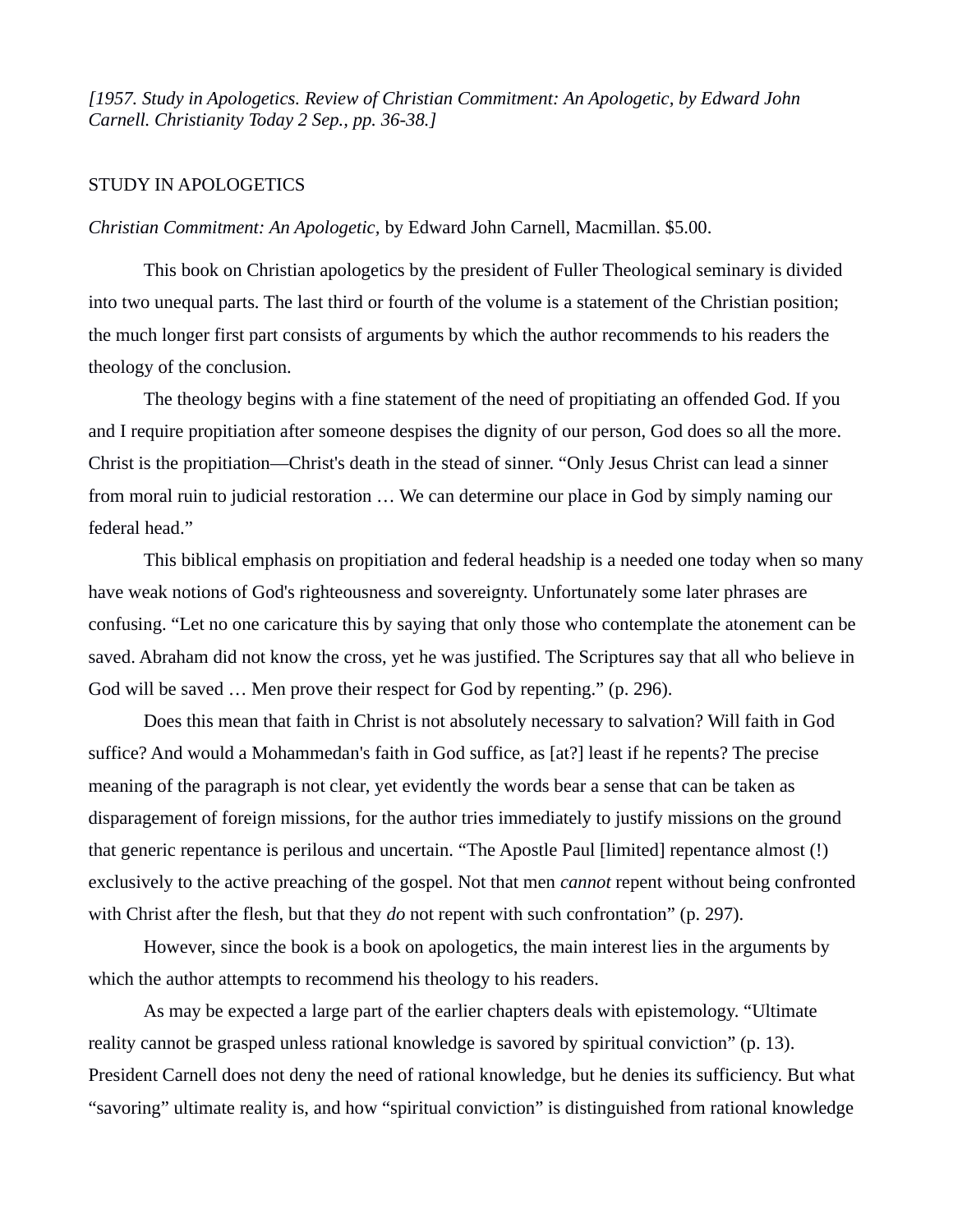are not explained.

The author begins by placing some emphasis on knowledge by acquaintance. He contrasts it with knowledge by inference (p. 17) and seems to identify it with presentational immediacy. A number of contemporary philosophers make use of the notion of knowledge by acquaintance. It is usually immediate awareness of sense data completely apart from interpretation. It is not knowledge by description. As Bergson says, a quality "inscribes itself automatically in sensation."

Unhappily, after contrasting acquaintance with inference, the author confuses the reader by stating that all knowledge is inferential. Even "knowledge by acquaintance is the passage of the mind to a conclusion without the aid of a middle premise" (p. 17). This statement brings to mind chiefly what the logicians call immediate inference. For example: All triangles contain 180 degrees; therefore some triangles, equilateral triangles, contain 180 degrees. This inference has no middle term and no middle premise. But it is not the customary notion of knowledge by acquaintance.

It is in fact difficult to grasp the author's concept of knowledge. He defines knowledge as "man's systematic contact with the real." He explicitly notes that this does not require consciousness. "I assert that man can be systematically in contact with the real without knowing it. But this want of awareness in no way alters the reality of the knowledge" (p. 29). This quotation contains a selfcontradiction. If systematic systematic contact with reality is knowledge, then a man cannot be in such contact with reality without knowing it, for the contact is the knowledge. Furthermore, if consciousness or awareness is not necessary to knowledge, then breathing and digestion are forms of knowledge because they are systematic contacts with reality. Here one must question whether such unconscious "knowledge" is a contribution to epistemology.

Another and more emphasized factor in Dr. Carnell's epistemology is his theory of moral selfcommitment. There are certain truths that become immediately clear as soon as we take ourselves seriously. If we stop making philosophy a mere academic game and examine our own sincere reactions to the concerns of life, we shall have insight. In one place the author states as a self-evident truth so obtained, "Whenever people receive us because of a respect for rational self-consistency, we are offended" (p. 67). This somewhat pontifical dictum is one which the reviewer is not so willing to accept. Really, I am not offended when people accept me because of rational self-consistency. I might even be flattered. But I am not flattered when it is said that my lack of insight into this truth is the result of my insincerity. In another place the author dismisses a conflicting opinion as "ossified" (p. 151).

In addition to these criticisms in detail something should be said about the general method. While the book cannot be accurately styled a form of the cosmological argument, yet it is an attempt to understand God by observations of man. "If the meaning of God's character cannot be anticipated by